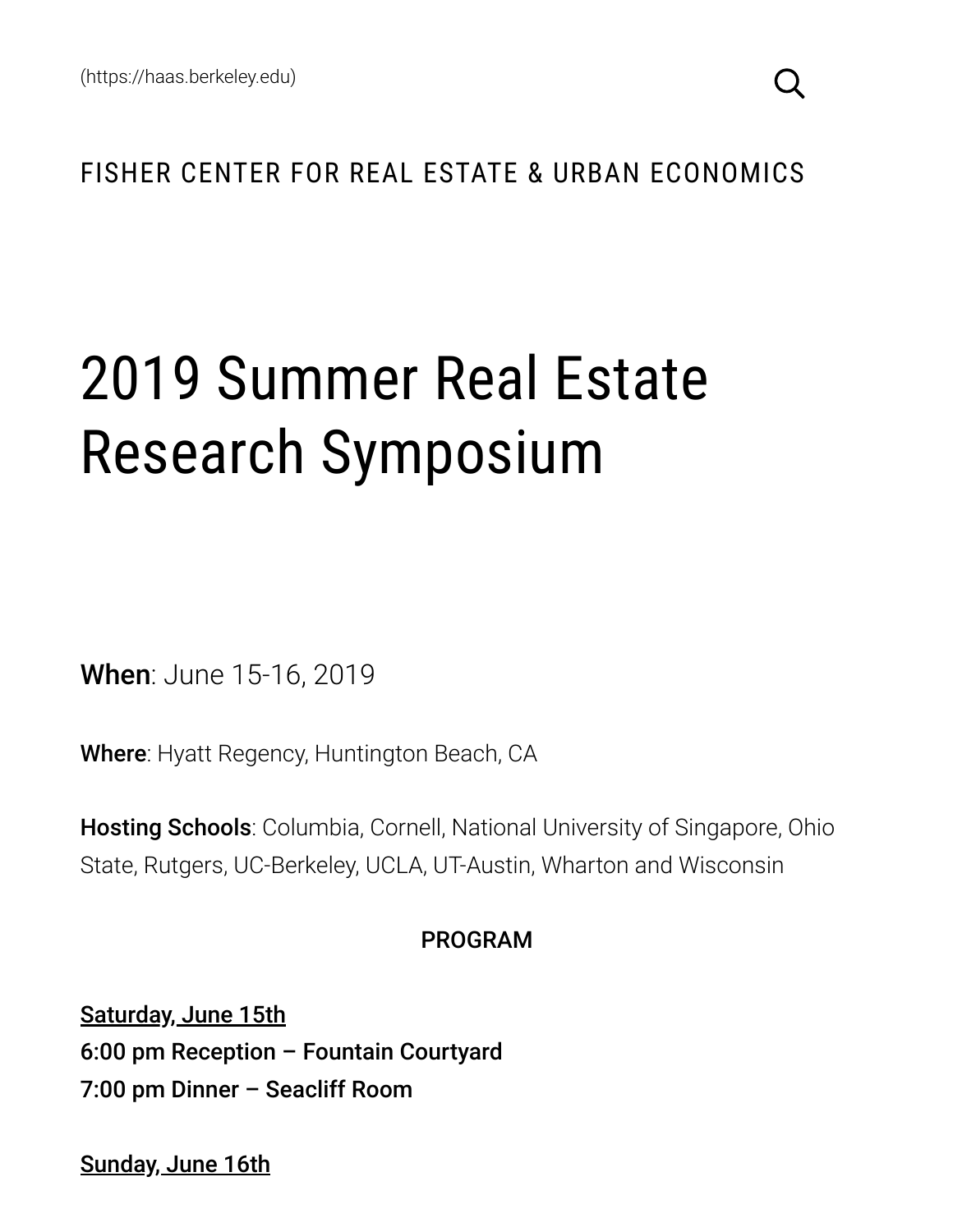#### 7:00 am Breakfast – Fountain Courtyard

#### 8:30 am Session I – Fountain Room

*8:30 am – How Auctions Amplify House-Price Fluctuations [\(https://haas.berkeley.edu/wp-content/uploads/2019/06/How-Auctions-](https://haas.berkeley.edu/wp-content/uploads/2019/06/How-Auctions-Amplify-House-Price-Fluctuations-1-1.pdf)Amplify-House-Price-Fluctuations-1-1.pdf)* – Alina Arefeva, Wisconsin School of Business, University of Wisconsin-Madison Presenter: Alina Arefeva, Wisconsin School of Business, University of Wisconsin-Madison Discussant: Cindy Soo, Michigan Ross

*9:45 am – Heterogeneous Real Estate Agents and the Housing Cycle [\(https://haas.berkeley.edu/wp-content/uploads/2019/06/Heterogeneous-](https://haas.berkeley.edu/wp-content/uploads/2019/06/Heterogeneous-Real-Estate-Agents-and-the-Housing-Cycle.pdf)Real-Estate-Agents-and-the-Housing-Cycle.pdf)* – Sonia GIlbukh, Zicklin School of Business, Baruch College – The City University of New York and Paul Goldsmith-Pinkham, Yale University School of Management Presenter: Sonia Gilbukh, Zicklin School of Business, Baruch College – The City University of New York Discussant: Ed Coulson, Penn State

*11:00 am – Credit Cycles with Market-Based Household Leverage [\(https://haas.berkeley.edu/wp-content/uploads/2019/06/Credit-Cycles-with-](https://haas.berkeley.edu/wp-content/uploads/2019/06/Credit-Cycles-with-Market-Based-Household.pdf)Market-Based-Household.pdf)* – William Diamond & Tim Landvoigt, Wharton School of the University of Pennsylvania Presenter: William Diamond, Wharton School of the University of Pennsylvania Discussant: Chester Spatt, Carnegie Mellon University

### 12:00 pm Lunch – Fountain Courtyard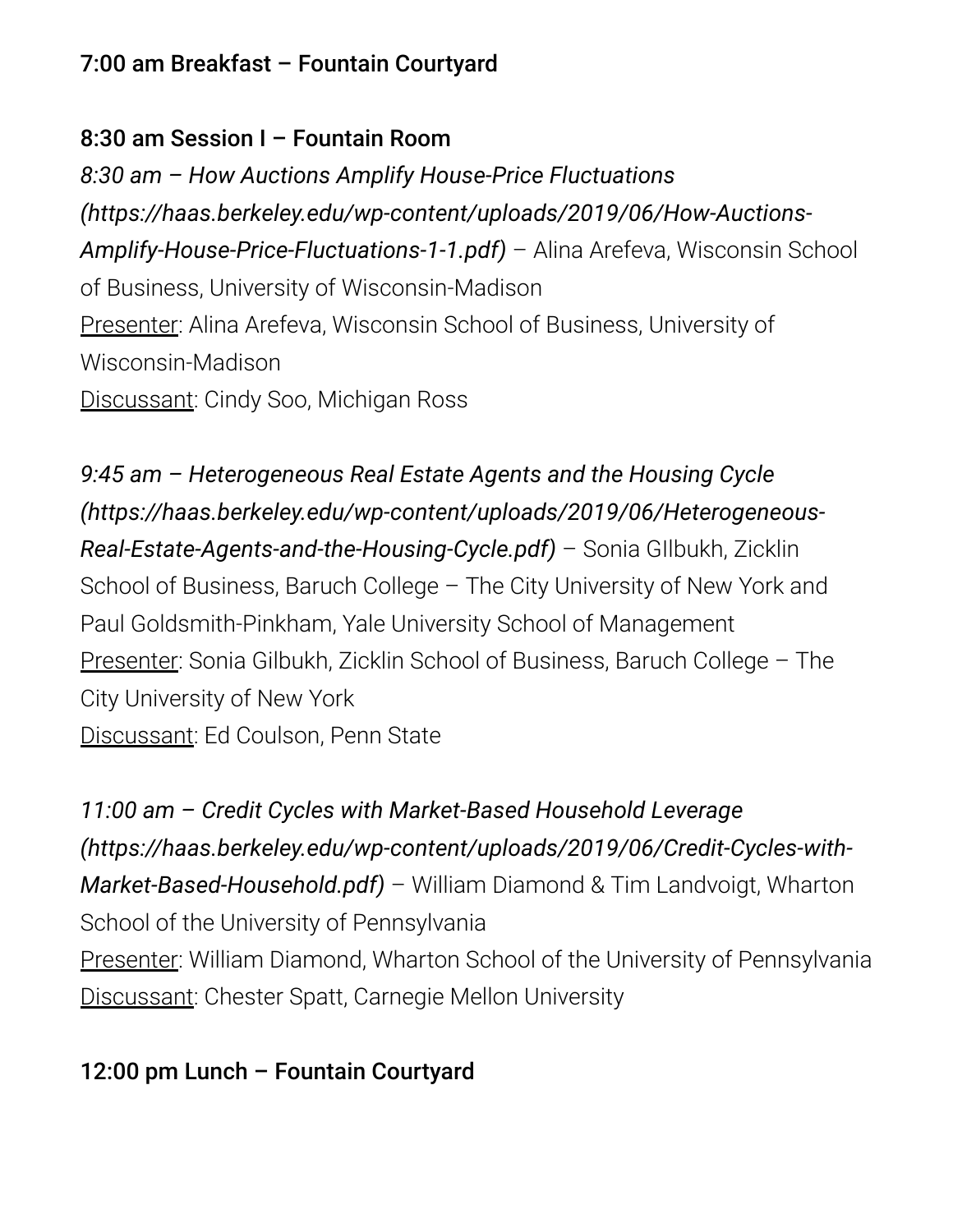#### 1:00 pm Session II – Fountain Room

#### *1:00 pm – The Limits of Shadow Banks*

*[\(https://papers.ssrn.com/sol3/papers.cfm?abstract\\_id=3260434\)](https://papers.ssrn.com/sol3/papers.cfm?abstract_id=3260434)* – Greg Buchak, University of Chicago, Gregor Matvos, McCombs School of Business, University of Texas at Austin, Tomasz Piskorski, Columbia Graduate School of Business and Amit Seru, Stanford Graduate School of Business Presenter: Tomasz Piskorski, Columbia Graduate School of Business Discussant: Karen Pence, Board of Governors of the Federal Reserve System

# *2:30 pm – Informational Eciency in Securitization After Dodd-Frank [\(https://haas.berkeley.edu/wp-content/uploads/2019/06/Informational-](https://haas.berkeley.edu/wp-content/uploads/2019/06/Informational-Efficiency-in-Securitization.pdf)Efficiency-in-Securitization.pdf*) – Sean J. Flynn Jr., College of Business, Colorado State University, Andra Ghent, Wisconsin School of Business, University of Wisconsin-Madison and Alexei Tchistyi, Gies College of Business, University of Illinois-Urbana-Champaign Presenter: Sean J. Flynn Jr., College of Business, Colorado State University Discussant: Yildiray Yildirim, Baruch College, City University of New York

*3:45 pm – Consumer-Lending Discrimination in the FinTech Era [\(https://haas.berkeley.edu/wp-content/uploads/2019/06/Consumer-Lending-](https://haas.berkeley.edu/wp-content/uploads/2019/06/Consumer-Lending-Discrimination-in-the-FinTech-Era.pdf)Discrimination-in-the-FinTech-Era.pdf)* – Robert Bartlett, School of Law, University Of California, Berkeley, Adair Morse, Richard Stanton and Nancy Wallace, Haas School of Business, University of California, Berkeley Presenter: Nancy Wallace, Haas School of Business, University of California, **Berkeley** Discussant: Darren Aiello, Brigham Young University

## 5:00 pm Adjourn